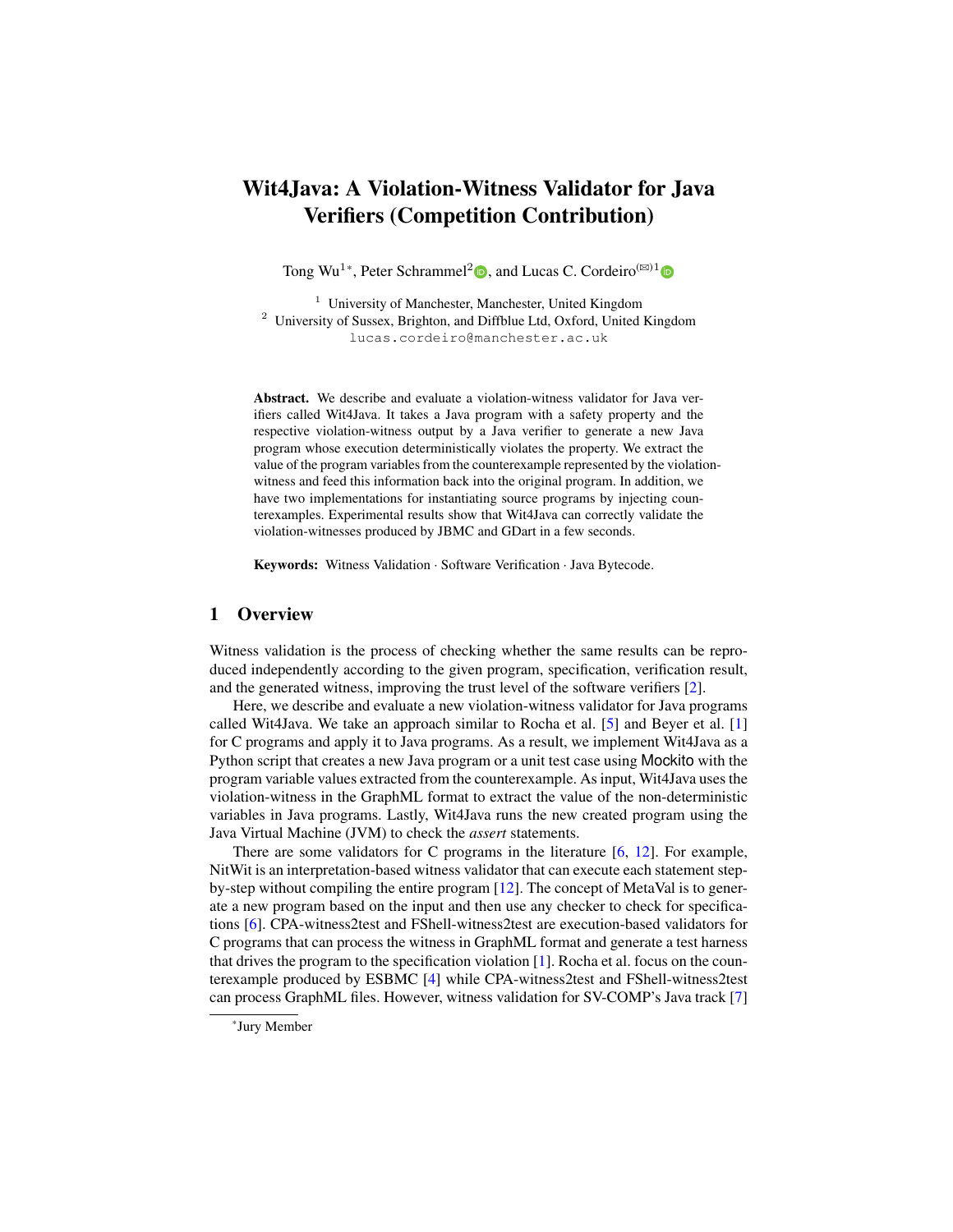2 Tong Wu et al.

is still at an early stage. GWIT is another validator that uses assumptions to prune the search space for dynamic symbolic execution, limiting the analysis to paths where a given assumption holds [\[10,](#page-4-6) [11\]](#page-4-7).



<span id="page-1-0"></span>Fig. 1. Wit4Java Architecture. The grey boxes represent the inputs and outputs, and the white boxes represent the validation process.

#### 2 Validation Approach

The architecture of Wit4Java is illustrated in Fig. [1.](#page-1-0) First, Wit4Java takes the Java program and the witness as input. Then, it uses the Python package NetworkX to read the graph content of the witness and extracts the counterexample values of the variables corresponding to the source program from the violation-witness and saves them. After that, it generates new programs that contain the witness's assumptions. Finally, the validation process is performed by the JVM (using the  $-ea$  option) to check whether the execution of the generated program exhibits the detected assertion failure.

There are two implementations (Wit4Java 1.0 and Wit4Java 2.0) to extract and use counterexamples. The first version is to save them as tuples (*linenum*, *counterexample*). Then it reads the source program and replaces the variables of the program statements with counterexamples if the line number and variable in the program match the tuple, thus generating a new created Java program. In comparison, the second version records the data types and values of the counterexamples and saves them sequentially into two lists. Moreover, only the assumptions made in the witness for the non-deterministic variables (as determined by Verifier.nondet) are recorded. Then, it builds a unit test case and employs the Mockito framework to mock the Verifier.nondet calls in the source program to make them return deterministic counterexample values from the lists. This makes the execution of the source program follow the path described in the witness and eventually reach the violated property.

<span id="page-1-2"></span><span id="page-1-1"></span>

| <b>Listing 1.1.</b> Analyzed program | <b>Listing 1.2.</b> Output of Wit4Java 1.0 |
|--------------------------------------|--------------------------------------------|
| $int v1 = Verifyer.nondetInt()$ ;    | $int v1 = 1$ ;                             |
| $int v2 = Verifyr.nondetInt()$ ;     | <b>int</b> $v2 = 0$ :                      |
| assert $v1 == v2$ ;                  | assert $v1 == v2$ :                        |

We show examples for both implementations in Listings [1.1](#page-1-1) to [1.4.](#page-2-0) Wit4Java 1.0 (the naive version) saves the counterexamples in witness in line number order. It directly replaces the variable values in the source program, thus generating a new program (cf.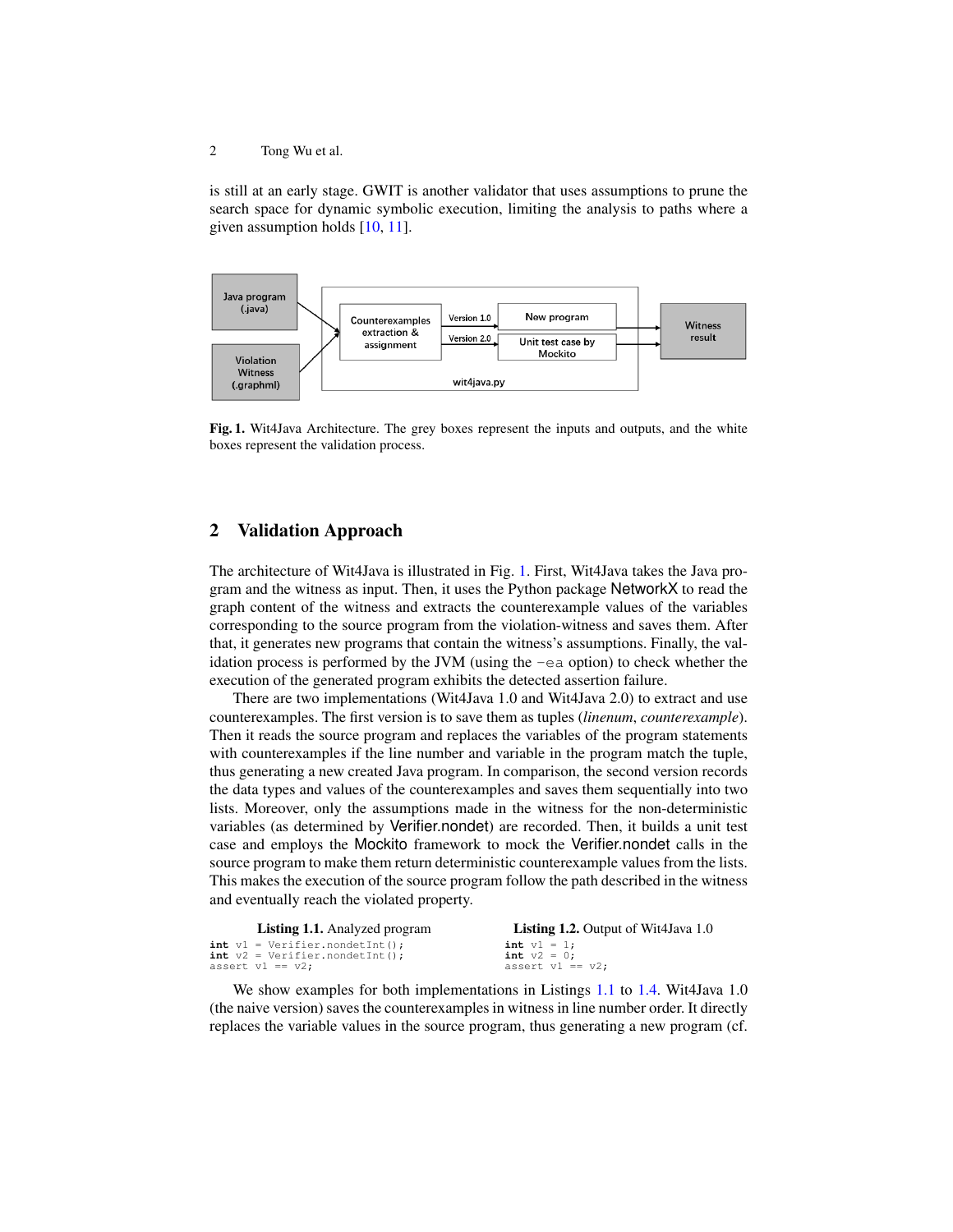Wit4Java: A Violation-Witness Validator for Java Verifiers (Competition Contribution) 3

Listing [1.2\)](#page-1-2). Wit4Java 2.0 (We name it the Mockito version) generates a test case that returns the counterexample value when the mocked function is called (cf. Listing [1.4\)](#page-2-0).

```
Listing 1.3. Violation witness
<edge source="203.167" target="207.186">
       <data key="originfile">
       Main.java
       \langle/data>
       <data key="startline">
       13
       </data>
       <data key="assumption">
       v1 = 1:
       </data>
</edge>
 <edge source="207.186" target="252.201">
       <data key="originfile">
       Main.java
       </data>
       <data key="startline">
       14
        </data>
       <data key="assumption">
       v^2 = 0:
       </data>
 \langle/edge>
                                                               Listing 1.4. Output of Wit4Java 2.0
                                                        List_type = [int, int];
                                                        List_value = [1, 0];
Mockito.mockStatic(Verifier.class);
                                                        int n = List_type.length;
                                                       OngoingStubbing <Integer><br>stubbing_int = Mockito.
                                                           stubbing_int = Mockito.
when(Verifier.nondetInt());
                                                        for (int i = 0; i < n; i++) {<br>
if ("int".equals(List_type[i])) {
                                                            stubbing_int = stubbing_int.
thenReturn(Integer.
                                                                parseInt(List_value[i]));
                                                         }
                                                        }
Main.main(new String[0]);
```
### 3 Discussion of Strengths and Weaknesses

Fig. [2](#page-3-1) on the left compares the validation results of the two validation tools Wit4Java and GWIT. The former is based on version 1.0 (naive version). The latter is based on violation-witnesses produced by GDart. The results indicate that Wit4Java has successfully validated 140 out of 302 witnesses, while GWIT correctly validates 150 results. Version 2.0 handles counterexamples with different values for each iteration within a loop better than version 1.0. This is because version 1.0 skips the counterexamples before the last iteration. However, version 2.0 can fully use the counterexamples generated by each iteration. Fig. [2](#page-3-1) on the right compares the validation results of the two versions of Wit4Java, which shows that version 2.0 (Mockito version) has a better validation ability (168 out of 302), thereby outperforming both version 1.0 and GWIT. However, the tool can only handle witnesses with concrete counterexamples. There are two main reasons why Wit4Java shows the result *unknown*: JBMC [\[3,](#page-4-8) [8\]](#page-4-9) produces an empty witness, or the witness does not contain a counterexample for a non-deterministic value. Besides, the validation for strings is not supported yet, which occurs in almost half of witnesses because JBMC does not yet output counterexample values for strings. Thus we were not able to test it. Generally, there are not enough witnesses of high quality for testing the witness validator yet because JBMC sometimes correctly terminates without producing a witness in SV-COMP. The witness support in the Java verifiers requires further development work so that they are able to produce complete violation witnesses whenever they terminate with verdict false.

#### 4 Tool Setup and Configuration

The competition submission is based on Wit4Java version [1](#page-2-1).0 (naive version).<sup>1</sup> For the competition [\[9\]](#page-4-10), Wit4Java is called by executing the script wit4java.py. It reads

<span id="page-2-1"></span><sup>1</sup> <https://github.com/Anthonysdu/wit4java>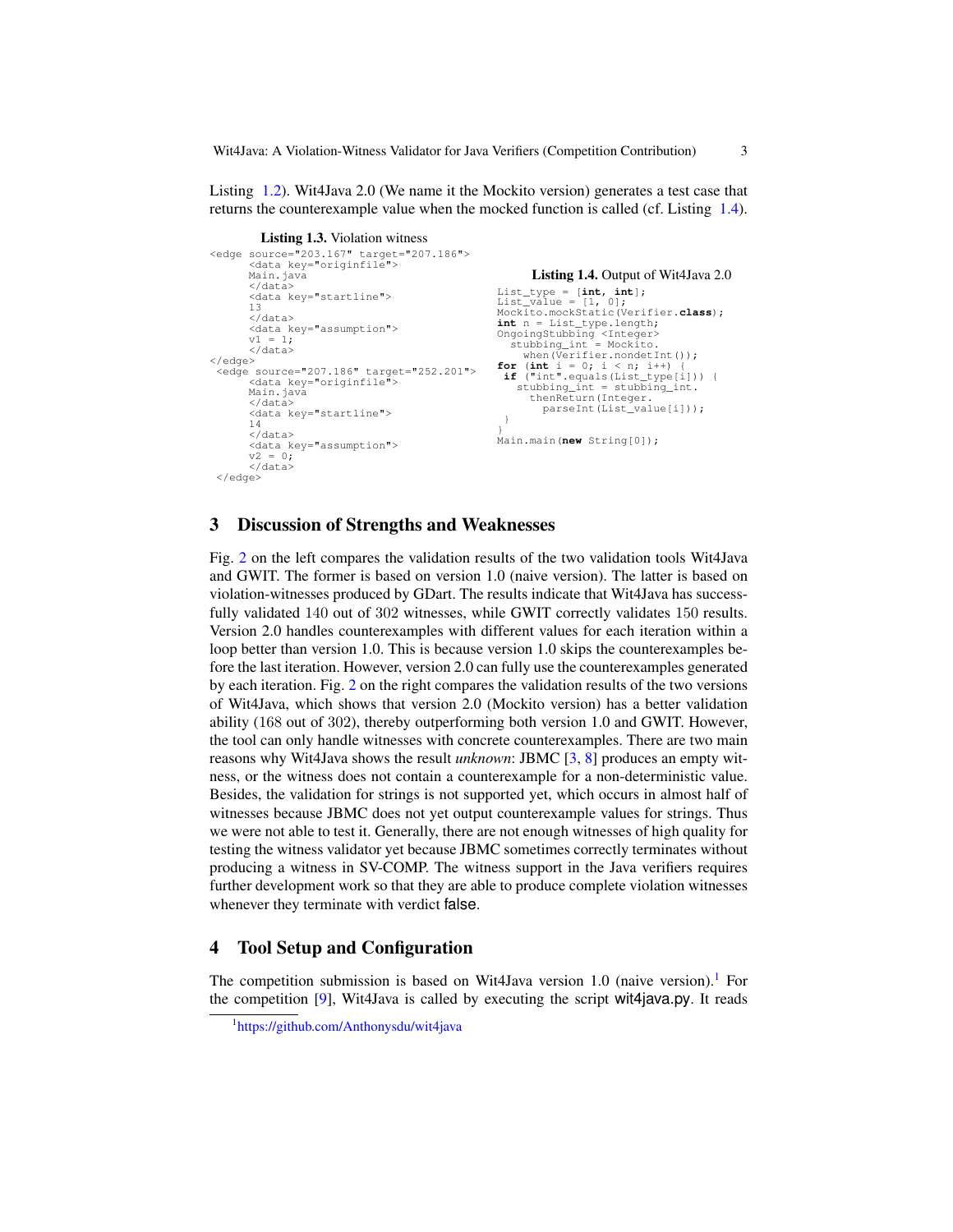#### 4 Tong Wu et al.



<span id="page-3-1"></span>Fig. 2. Validation results based on 302 witnesses. The *x*-axis represents the names of the two tools and the *y*-axis represents the number of witnesses. A green "false" indicates a confirmed correct result.

.java source files and corresponding witnesses in the given benchmark directories. The answer would be *false* if the assertion failure was found. As an example, we can validate the witness by executing the following command:

./wit4java.py -witness <path-to-sv-witnesses>/witness.graphml <path-tosv-benchmarks>/java/jbmc-regression/return2

where witness.graphml indicates the witness to be validated, and return2 indicates the benchmark name. The Benchexec tool info module is called wit4java.py and the benchmark definition file wit4java-validate-violation-witnesses.xml. NetworkX should be installed separately in the SV-COMP machines. If a validation task does not find a property violation, it will return *unknown*.

# 5 Software Project and Contributors

Tong Wu maintains Wit4Java. It is publicly available under a BSD-style license. The source code is available at [https://github.com/Anthonysdu/wit4java,](https://github.com/Anthonysdu/wit4java) and instructions for running the tool are given in the README file.

### Acknowledgment

The work in this paper is partially funded by the EPSRC grants EP/T026995/1, EP/V000497/1, EU H2020 ELEGANT 957286, and Soteria project awarded by the UK Research and Innovation for the Digital Security by Design (DSbD) Programme.

#### References

<span id="page-3-0"></span>[1] Beyer et al. "Tests from Witnesses - Execution-Based Validation of Verification Results". In: *Tests and Proofs - 12th International Conference, TAP@STAF*. Vol. 10889. Lecture Notes in Computer Science. 2018, pp. 3–23. DOI: [10.1007/](https://doi.org/10.1007/978-3-319-92994-1\_1) [978-3-319-92994-1\\\_1.](https://doi.org/10.1007/978-3-319-92994-1\_1)